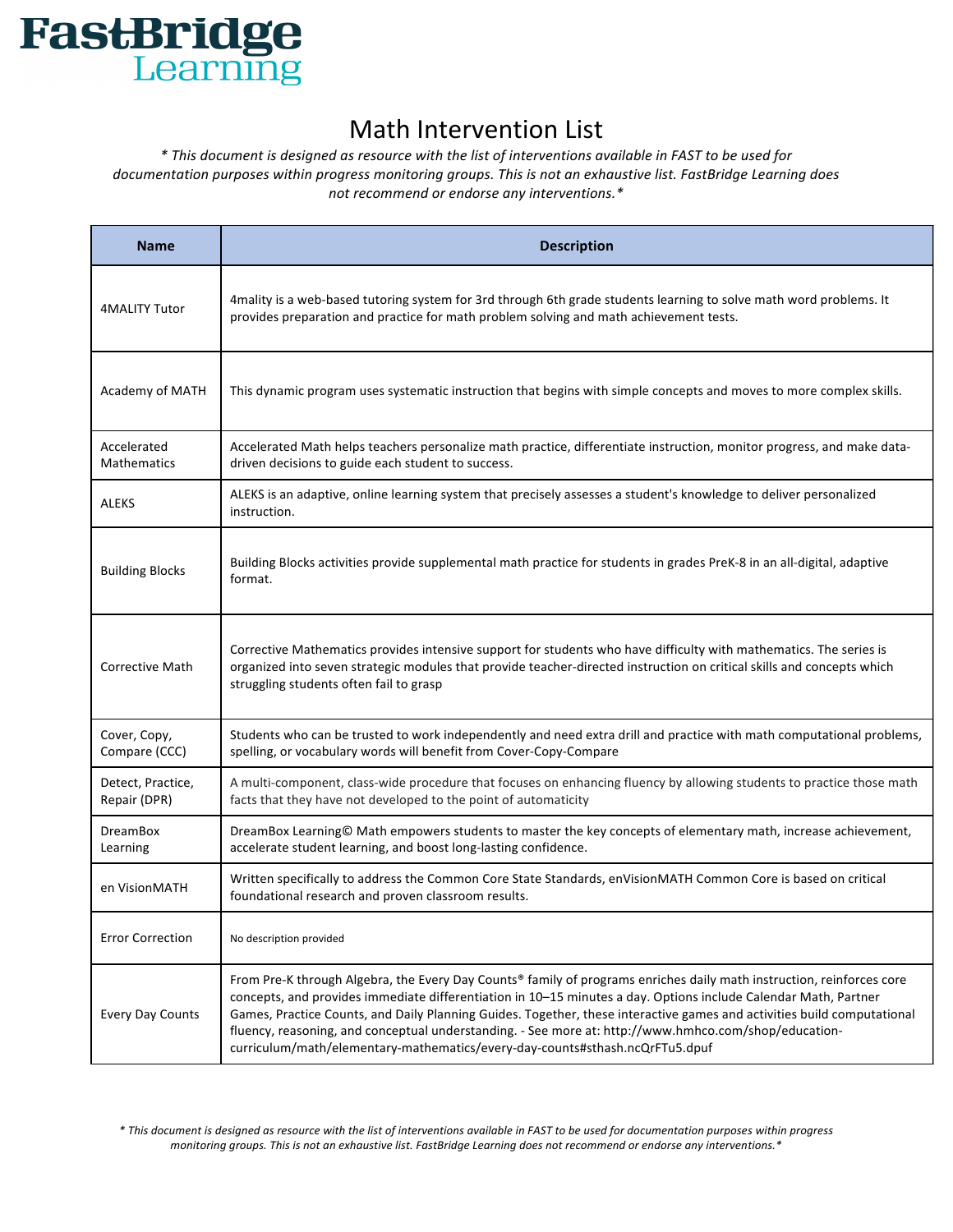## **FastBridge**

| <b>Name</b>                     | <b>Description</b>                                                                                                                                                                                                                                                                                                                                                                               |
|---------------------------------|--------------------------------------------------------------------------------------------------------------------------------------------------------------------------------------------------------------------------------------------------------------------------------------------------------------------------------------------------------------------------------------------------|
| Facts that Last                 | By analyzing facts and grouping them into groups that yield a strategy for remembering them, students find it easier to<br>memorize facts (and keep them memorized). Each book contains 7 strategies to help student learn facts, as well as<br>activities, daily warm ups, and daily practice for each strategy. Short daily practice keeps facts fresh.                                        |
| FASTDRAW                        | This mnemonic strategy is designed to improve students' math problem-solving skills. The first part (FAST) cues students<br>through the steps to follow to solve word problems effectively.                                                                                                                                                                                                      |
| First in Math <sup>®</sup>      | FIRST IN MATH is great for differentiated instruction. K to 8 content is organized into six basic modules: Skill Sets; Just the<br>Facts; Know & Show; Workout Gyms; Bonus Games and Measurement World. Activities are presented in an online<br>"Game" format that engages students.                                                                                                            |
| Flashcards                      | No description provided                                                                                                                                                                                                                                                                                                                                                                          |
| focusMATH                       | focusMATH is an intensive, K-6 math intervention program designed to fit any Response to Intervention (RtI) framework and<br>work with any math program. focusMATH identifies at-risk students early and accelerates their learning with instruction that is<br>intensive, balanced, and individualized. All grade levels consist of three units, each built around a specific NCTM Focal Point. |
| <b>Fraction Face-Off!</b>       | This program seeks to improve the understanding of fractions for at-risk 4th graders through increased instruction on<br>measurement interpretation of fractions. The 12-week program consists of 36 30-minute lessons that take place during<br>the math block, math center, or intervention time.                                                                                              |
| <b>Hot Math Tutoring</b>        | third-grade small-group tutoring program designed to enhance at-risk (AR) students' word-problem performance                                                                                                                                                                                                                                                                                     |
| Incremental<br>Rehearsal        | Incremental rehearsal builds student fluency in basic math facts ('arithmetic combinations') by pairing unknown<br>computation items with a steadily increasing collection of known items. This intervention makes use of concentrated<br>practice to promote fluency and guarantees that the student will experience a high rate of success.                                                    |
| Knowing<br>Mathematics          | Knowing Mathematics helps students in grades 4-6 who are two or more years below grade level to get back on track.                                                                                                                                                                                                                                                                               |
| Math Central                    | Houghton Mifflin's new math program, Math Central, is math power. With Math Central students develop a strong<br>foundation in skills and concepts, and learn to investigate, reason, and explain.                                                                                                                                                                                               |
| Math Made Easy                  | Improve your math skills with Math Made Easy's Dvd programs - a comprehensive set of math dvds designed to help you<br>master any subject, at your own pace.                                                                                                                                                                                                                                     |
| <b>Math Mastery</b>             | MathMastery.com is a leading website dedicated to helping students, teachers and parents learn, practice, and<br>understand essential math skills. Students who participate in MathMastery's online courses can expect to increase their<br>understanding of math concepts.                                                                                                                      |
| <b>Math Rules</b>               | No description provided                                                                                                                                                                                                                                                                                                                                                                          |
| Math Talk                       | Math Talk aligns with the Common Core State Standards by promoting the use of dialogue and conversation to explore<br>mathematical thinking. Math Talk provides students an opportunity for deeper understanding through communication.<br>Individually or in groups, students articulate and defend their ideas and analyze the reasoning of others.                                            |
| Math Triumphs                   | This RtI Tier 3 program targets students who are two or more years behind in mathematics in mastering the foundational<br>skills and concepts from prior grades that are prerequisites to the current grade level.                                                                                                                                                                               |
| MathAmigo                       | MathAmigo is a math system for use on hand held units supported by powerful Desktop Management software.                                                                                                                                                                                                                                                                                         |
| <b>Mathematics Their</b><br>Way | The goal of the activities is to develop understanding and insight of the patterns of math through the use of concrete<br>materials. Students will discover and explore while developing skills in addition, subtraction, pattern recognition,<br>measurement, and more.                                                                                                                         |

*\* This document is designed as resource with the list of interventions available in FAST to be used for documentation purposes within progress*  monitoring groups. This is not an exhaustive list. FastBridge Learning does not recommend or endorse any interventions.\*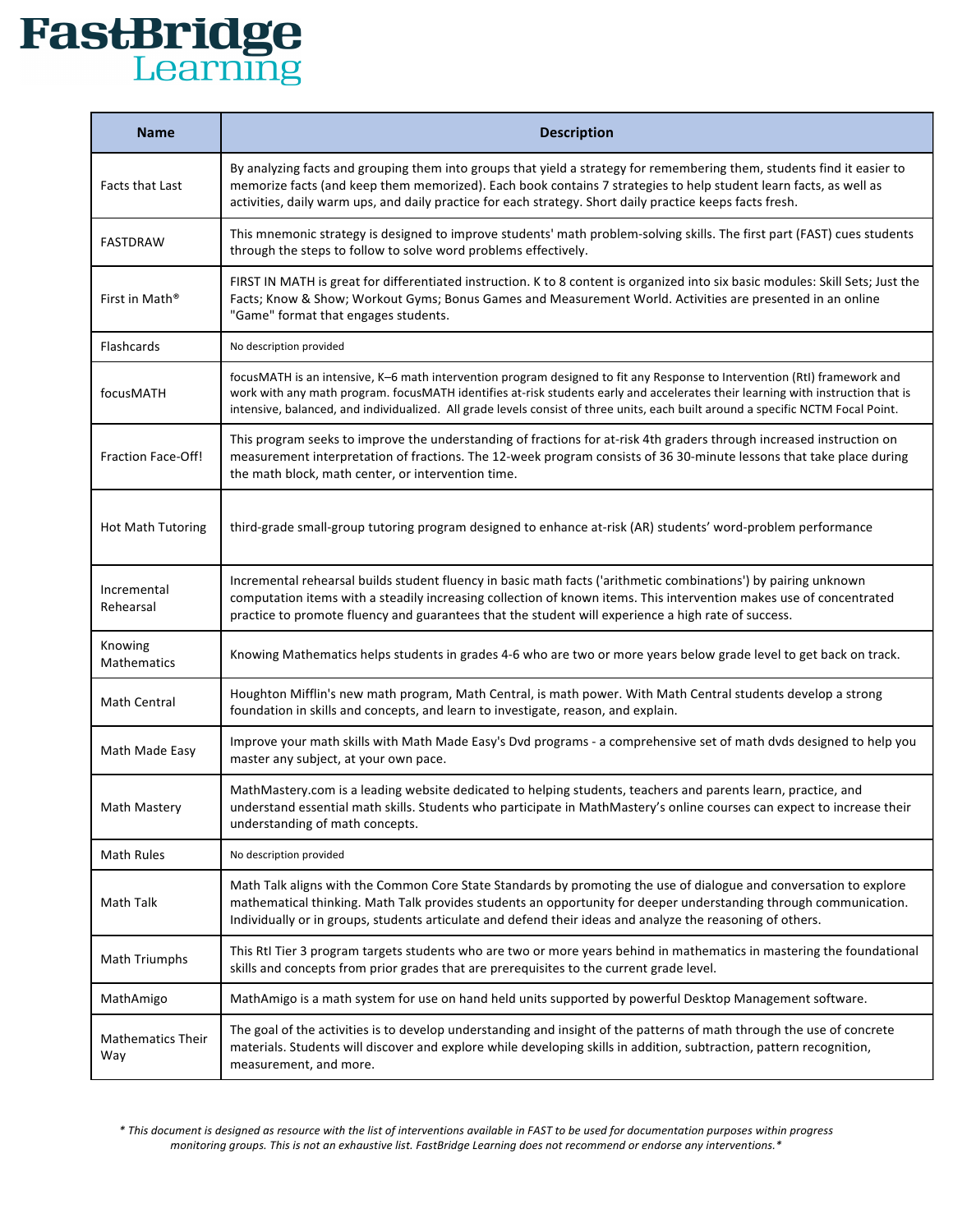## **FastBridge**

| <b>Name</b>                                                                 | <b>Description</b>                                                                                                                                                                                                                                                                                                                                                                                                                                                              |
|-----------------------------------------------------------------------------|---------------------------------------------------------------------------------------------------------------------------------------------------------------------------------------------------------------------------------------------------------------------------------------------------------------------------------------------------------------------------------------------------------------------------------------------------------------------------------|
| Multiplication<br><b>Attack Strategy</b>                                    | No description provided                                                                                                                                                                                                                                                                                                                                                                                                                                                         |
| Number<br>Operations:<br><b>Strategic Number</b><br>Counting<br>Instruction | The student is taught explicit number counting strategies for basic addition and subtraction. Those skills are then<br>practiced with a tutor (adapted from Fuchs et al., 2009).                                                                                                                                                                                                                                                                                                |
| Number Power                                                                | Each Number Power book targets a particular set of math skills with straightforward explanations, easy-to-follow, step-<br>by-step instructions, real-life examples, and extensive reinforcement exercises.                                                                                                                                                                                                                                                                     |
| <b>Number Rockets</b>                                                       | Number Rockets first-grade tutoring may be conducted with individual students or small groups of 2-3 students. The<br>academic area of focus is mathematics (including computation, concepts, and word problems).                                                                                                                                                                                                                                                               |
| Number Worlds                                                               | Preparing students is easy using the Number Worlds Weekly Planners which map out the entire week of lessons,<br>complete with Learning Objectives and all of the resources needed to maximize instructional time. Teachers can access all<br>digital planning tools and resources online, making Number Worlds easy-to-use in a variety of educational settings.                                                                                                                |
| Odyssey Math                                                                | Odyssey® Math is a web-based program developed by Compass Learning® for mathematics instruction in grades K-8.                                                                                                                                                                                                                                                                                                                                                                  |
| Peer Assisted<br>Learning Strategy<br>(PALS)                                | PALS is a version of class wide peer tutoring. PALS combines proven instructional principles and practices and peer<br>mediation so that research-based reading and math activities are effective, feasible, and enjoyable.                                                                                                                                                                                                                                                     |
| Peer Tutoring                                                               | his intervention employs students as reciprocal peer tutors to target acquisition of basic math facts (math computation)<br>using constant time delay (Menesses & Gresham, 2009; Telecsan, Slaton, & Stevens, 1999). Each tutoring 'session' is<br>brief and includes its own progress-monitoring component--making this a convenient and time-efficient math<br>intervention for busy classrooms.                                                                              |
| <b>Pinpoint Math</b>                                                        | Pinpoint Math's complete intervention solution incorporates diagnostic assessment, targeted instruction, and progress<br>monitoring - all necessary to improve mathematics performance among struggling students.                                                                                                                                                                                                                                                               |
| Pirate Math<br>Individual Tutoring                                          | Pirate Math Individual Tutoring is a tutoring program for remediating the calculation and word-problem deficits and for<br>promoting the algebraic cognition of third-grade students at-risk or with identified math disability.                                                                                                                                                                                                                                                |
| Project M3:<br>Mentoring<br>Mathematical<br>Minds                           | Project M3: Mentoring Mathematical Minds is a research-based program made up of twelve supplemental units designed<br>to challenge and motivate talented mathematically talented students in grades 3, 4, and 5.                                                                                                                                                                                                                                                                |
| <b>Rational Number</b><br>Project                                           | The Rational Number Project (RNP) advocates teaching fractions using a model that emphasizes multiple representations<br>and connections among different representations.                                                                                                                                                                                                                                                                                                       |
| <b>ROOTS</b>                                                                | ROOTS is a 50-lesson kindergarten intervention program designed to develop procedural fluency with and conceptual<br>understanding of whole number concepts. Each ROOTS lesson include approximately 4 to 5 brief math activities that<br>center on whole number concepts and skills.                                                                                                                                                                                           |
| RTI Touch Math                                                              | RtI TouchMath puts you in the driver's seat with materials that are arranged by topic so you can choose which skill you<br>want to remediate or reinforce. The materials proceed step-by-step through singular scaffolded skills and are designed<br>with extensive reinforcement activities.                                                                                                                                                                                   |
| Scott Foresman<br>Math Around the<br>Clock                                  | Use this flexible, research-based program to reinforce key math skills for at-risk students. Provide targeted, individualized instruction to<br>help every child stay on grade level. Lessons are organized by content strand and are designed to be taught in 45-60 minute teaching<br>periods. The materials for every activity and lesson in the program are provided with each student workbook, including graph paper, dot<br>paper, fraction strips, and base-ten blocks. |

*\* This document is designed as resource with the list of interventions available in FAST to be used for documentation purposes within progress*  monitoring groups. This is not an exhaustive list. FastBridge Learning does not recommend or endorse any interventions.\*